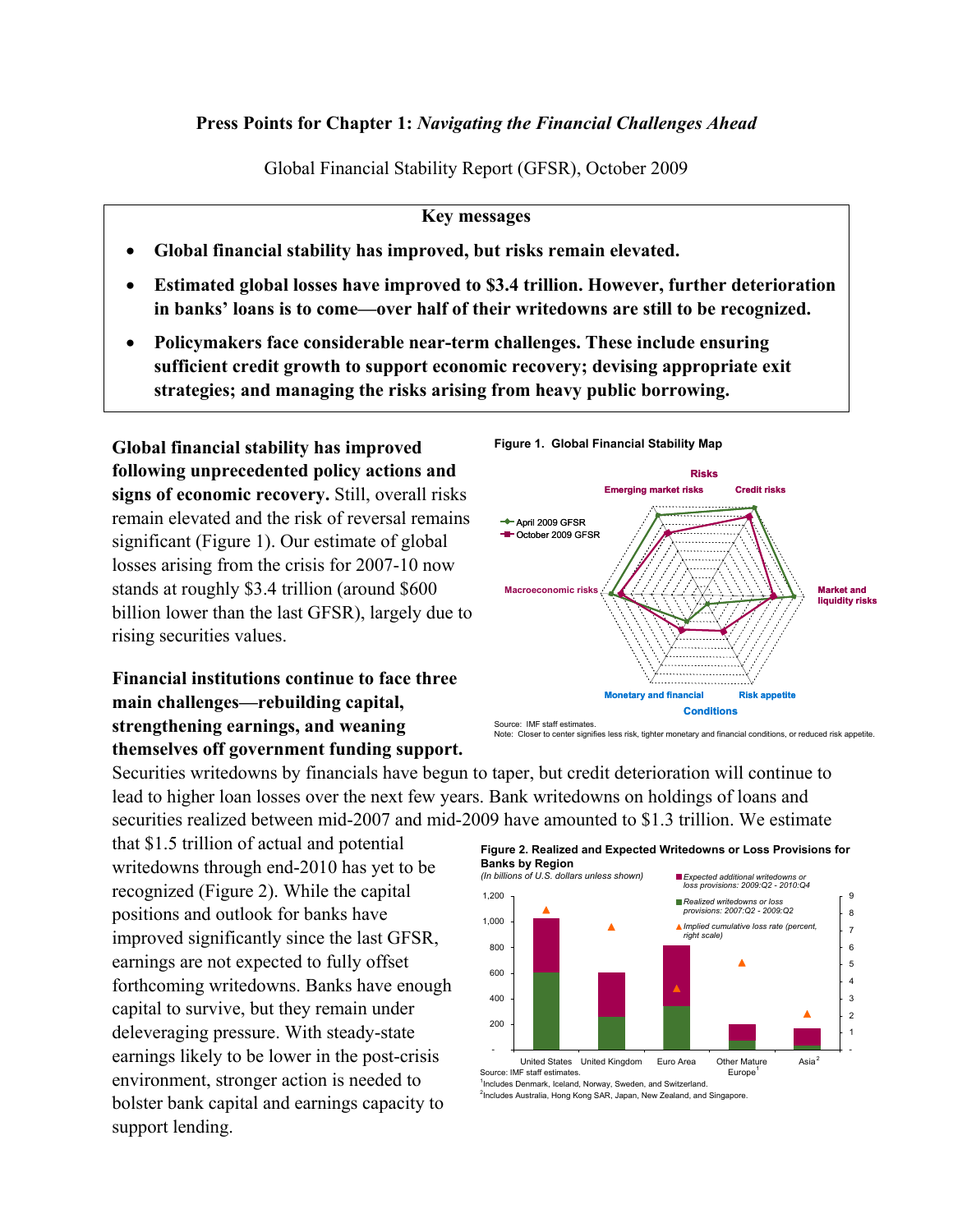**Private sector credit growth has continued to contract across the major economies** as weak activity and household deleveraging restrain private sector credit demand and the financing capacity of both the bank and nonbank sectors remains limited (Figure 3). However, total

borrowing needs are not decelerating as rapidly, due to burgeoning public sector deficits. The likely result is constrained credit availability. Continued support by central banks may be required to help alleviate this constraint.

# **Tail risks in emerging markets have declined as a result of strong policy**

**measures.** Asia and Latin America have benefited most from the stabilization of core markets and a recovery in portfolio inflows. However, refinancing and default risks in the **Figure 3. Growth of Nonfinancial Sector Debt: History and Projected Borrowing Needs**



Source: IMF staff estimates. Note: Data for 2002-07 represent average annual totals while 2009 and 2010 are projected borrowing needs. Total growth is broken down into private and sovereign contributions. 1 There was no reliable fit for corporate credit demand in the United Kingdom, so the U.S. model was used as a proxy.

corporate sector remain relatively high, with corporates facing a foreign-currency debt refinancing burden of \$400 billion in the next two years. The situation is most acute in emerging Europe, where corporate revenues are declining sharply as a result of the recession and several large defaults have already occurred, but is also a concern for smaller, leveraged corporations in Asia and Latin America. Countries heavily dependent on external financing and cross-border funding are most vulnerable.

**The transfer of risk from the private sector to public balance sheets raises concerns** that longer-term interest rates may face upward pressure unless governments credibly commit to medium-term fiscal sustainability and anchor expectations. While net sovereign issuance is expected to decline in 2010–12 relative to the projections for 2009, it is likely to remain well above the 2002–07 average, as fiscal deficits remain high (Figure 4). Historical panel data analysis indicates that a persistent 1 percentage



point increase in the fiscal deficit relative to GDP leads to a 10 to 60 basis point increase in longterm interest rates.

**While systemic risks have declined, the policy challenges are significant.** Policymakers need to (i) ensure sufficient credit growth to support the nascent economic recovery; (ii) devise appropriate exit strategies; (iii) manage risks associated with sovereign balance sheet pressures; and (iv) maintain a balance between regulation and market forces in reducing future systemic risks. Moving toward the medium-term, policymakers should seek to restore market discipline, address risks posed by systemic institutions, institute a macroprudential policy approach, and strengthen the oversight of cross-border financial institutions.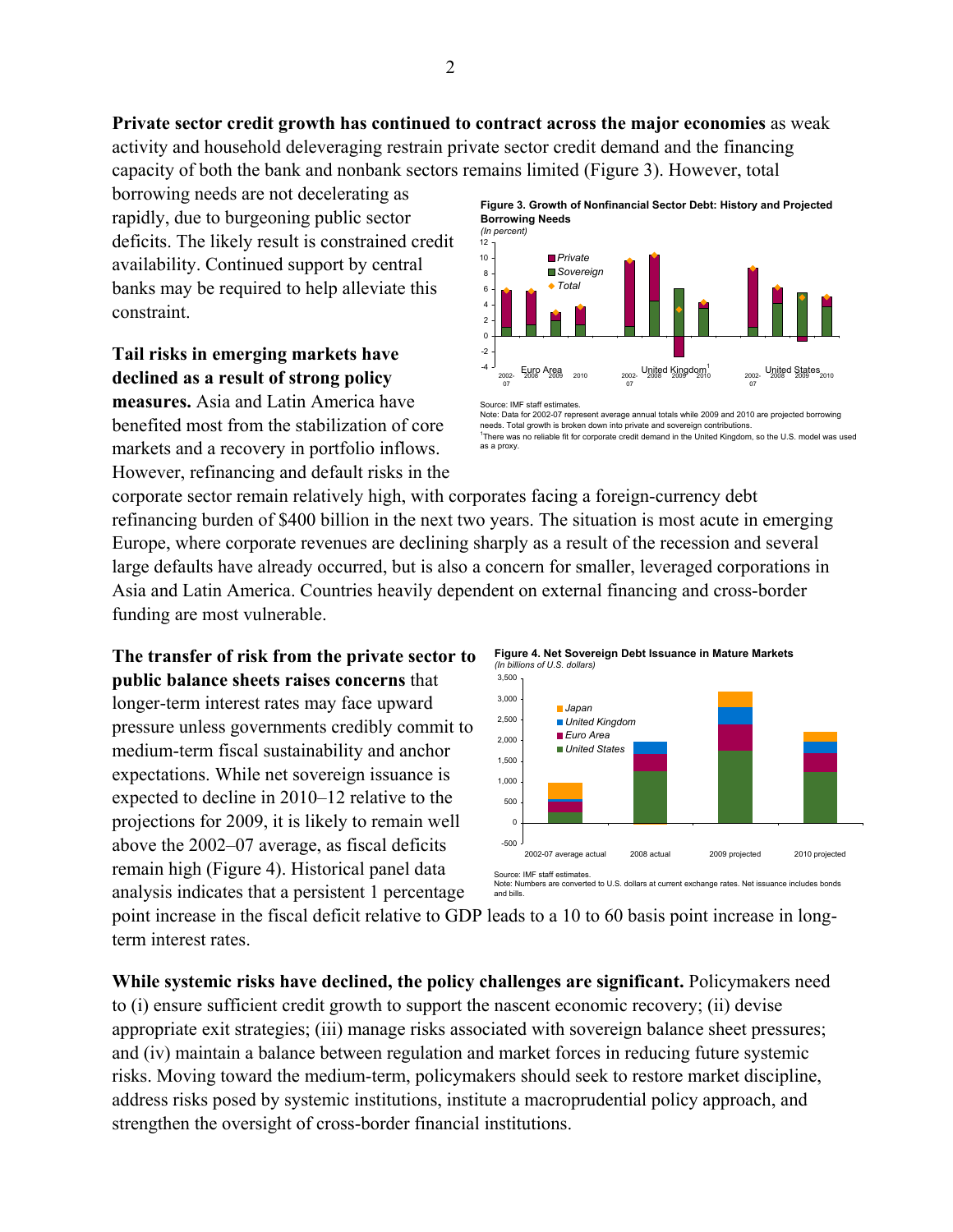### **Press Points for Chapter 2:**  *Restarting Securitization Markets: Policy Proposals and Pitfalls*

### **Global Financial Stability Report (GFSR), October 2009**

# **Prepared by John Kiff, Jodi Scarlata, Andreas Jobst, and Michael Kisser**

### *Key points*

- Sound securitization provides important benefits—to allocate credit more efficiently, transfer credit risk away from banking sector to more diversified investors, and more finely tailor risks and returns to potential end investors.
- Failure to restart securitization would come at the cost of prolonged bank funding pressures and a diminution of credit, and a continuing need for central banks and governments to take up the slack.
- The new model of sound securitization should leave behind the "high octane" markets of the past and establish markets that reliably fulfill lender funding needs without increasing product complexity and ramped up leverage.
- The variety of proposals to restart sustainable securitization—increased capital requirements, tighter accounting standards for off-balance sheet entities, retention requirements, and enhanced disclosure requirements—all move in the right direction.
- However, if all are implemented in combination, the interaction of these proposals could make restarting securitization too costly. Impact studies should be conducted before such proposals go into effect to ensure that, in combination, they foster—not suffocate—sound securitization.

The soaring securitizations seen during 2005-07 resulted from misaligned incentives from a variety of sources—issuers and credit rating agencies interacted to overrate securities, regulatory and accounting arbitrage motivated inappropriate investment structures and products, and short-term-focused performance-based compensation boosted issuance. Many investors also failed to apply proper due diligence to their securitization positions, often because the information required to do so was not freely available. When all these weaknesses came to the fore—seen, in part, in mounting defaults by borrowers and a breakdown in pricing—securitized product prices and issuance plummeted and much of the market effectively shut down in 2008 and 2009.

This chapter examines the rise and fall of private-label securitization markets and evaluates the various initiatives aimed at restarting them on a sustainable basis. These proposals aim to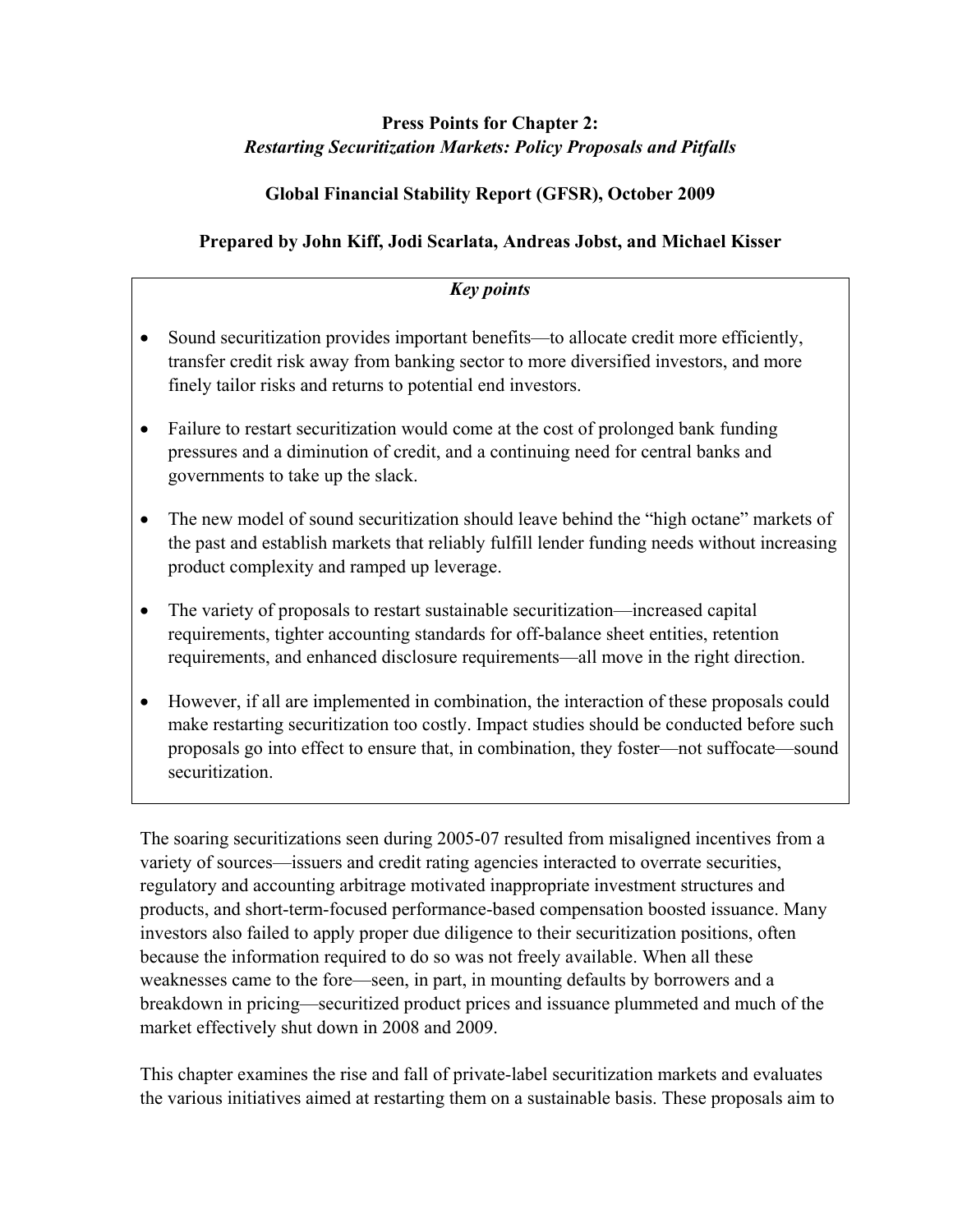correct misaligned incentives and opportunities for regulatory arbitrage, which have encumbered the efficient distribution of risk, weakened market discipline, and induced slippage in both underwriting and monitoring standards. Proposals under discussion include increased regulatory capital charges, tighter accounting standards for moving assets offbalance sheet, increasing retention requirements for originators, and enhanced disclosure requirements.

In particular, the chapter evaluates initiatives put forward in both the United States and Europe to introduce a minimum 5 percent retention requirement for originators to have more "skin in the game," ensuring that someone takes responsibility for diligent underwriting and monitoring. The chapter demonstrates that flexible implementation is required to achieve a broad-based alignment of incentives, because as default probabilities change, as well as economic conditions and loan qualities, originators of securitized products have varying incentives to screen loans.

#### *Policy proposals*

Several policy proposals arise from the chapter, some of which encompass activities already under consideration and which also build on earlier GFSR proposals.

- Policies should reduce incentives for "rate shopping" and for ratings-related arbitrage of regulatory requirements, including by having ratings agencies disclose their methodologies and publish their rating performance data, and reducing regulatory reliance on ratings.
- Retention requirements should be tailored to the type of financial product, its underlying risks, and forward-looking economic conditions—barring this, policymakers should choose a second-best retention scheme that covers most outcomes.
- Financial statement disclosure and transparency should be enhanced, especially as regards off-balance sheet exposures. However, disclosures should concentrate on materially relevant information and not overburden securitizers or investors with irrelevant data.
- Securitizer compensation should be revised toward a longer-term horizon and recent changes to accounting standards for securitizations move us closer to this goal.
- Securitized products should be simplified and standardized in order improve liquidity, ensuring prices better reflect actual transactions.

A fundamental message of this chapter is that, although individually all of these measures are aimed in the right direction, before they are implemented, their interaction needs to be carefully evaluated. Impact studies should be conducted to ensure that, in combination, they promote sustainable securitization.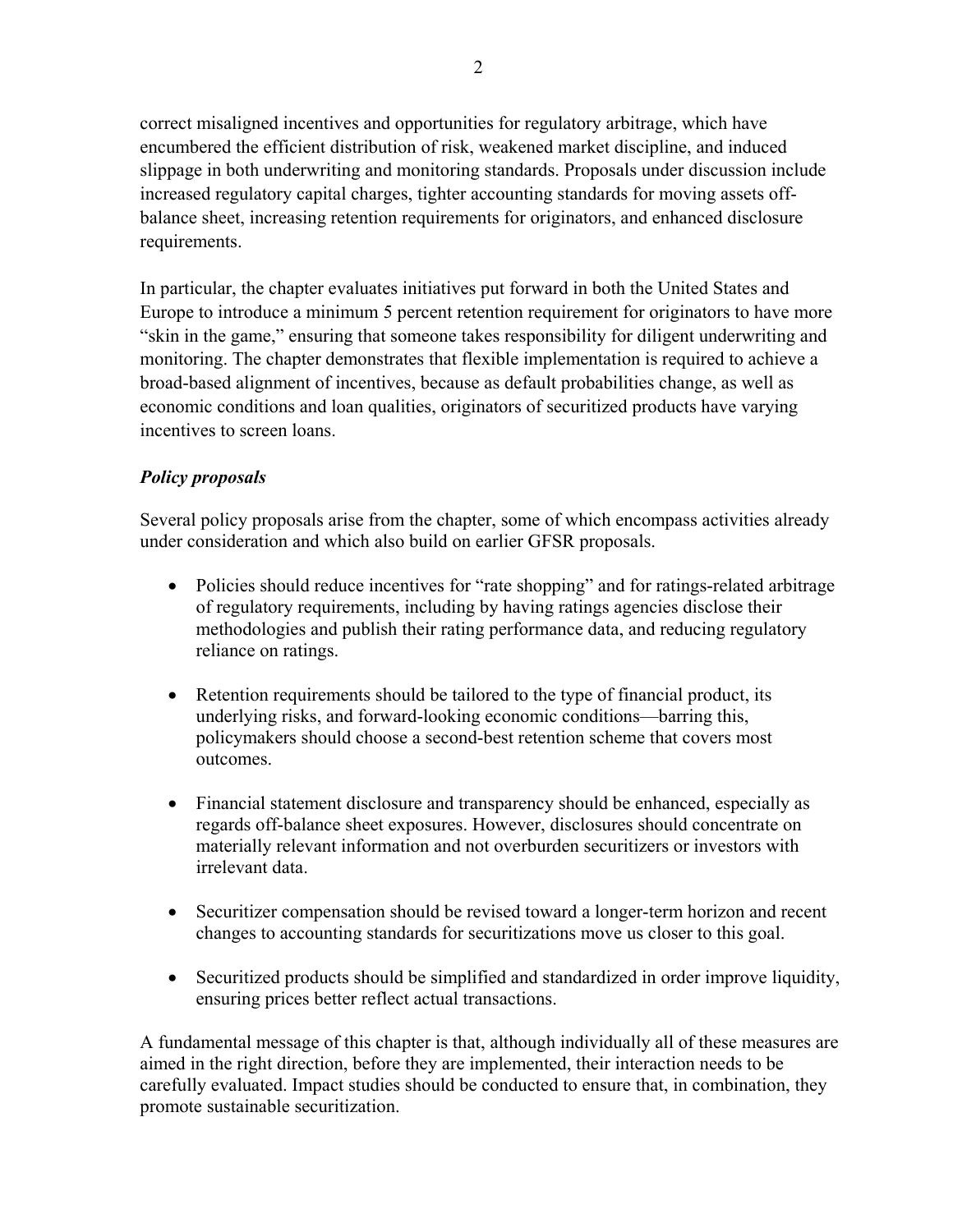#### **Press Points for Chapter 3:** *Market Interventions During the Financial Crisis: How Effective and How to Disengage?*

#### **Global Financial Stability Report (GFSR), October 2009**

#### **Prepared by Effie Psalida, Wouter Elsenburg, Andreas Jobst, Kazuhiro Masaki and Sylwia Nowak**

#### **Key points**

- **While it is too early for a comprehensive assessment of the long-term effectiveness of crisis interventions, the empirical analysis in this chapter indicates that crisis intervention announcements have been effective in calming distressed financial markets.**
- **As measured by their short-term goal of calming markets, announcements of liquidity support were most effective during the early phases of the crisis, while bank recapitalization and asset purchases by the authorities were most effective in later stages.**
- **As regards long-term effectiveness, our initial conclusions are that the market prices of some financial instruments have started to stabilize and that debt issuance is picking up in response to the public sector's unprecedented crisis measures.**
- **Disengagement from crisis interventions should be guided by the return of lasting confidence in the health of financial institutions and markets. Clear communication about unwinding—not only when to start, but how the entire process is designed is important for retaining market stability and managing expectations.**

This chapter assesses the extent to which interventions announced and undertaken by the authorities of major advanced economies during the current financial crisis have been effective in calming distressed markets and restoring financial stability. Together with a preliminary examination of the longer-term impact of these interventions on their intended target markets, the chapter also discusses disengagement from these crisis interventions by touching upon issues of timing, sequencing, and market distortions.

The chapter addresses three main questions:

#### **How effective were the announcements of crisis interventions in calming markets?**

Receding stress in the banking sector and some return to self-sufficiency in the most impaired debt markets are promising signs that the most sweeping public sector interventions in the financial sector since the Great Depression have helped rein in concerns about